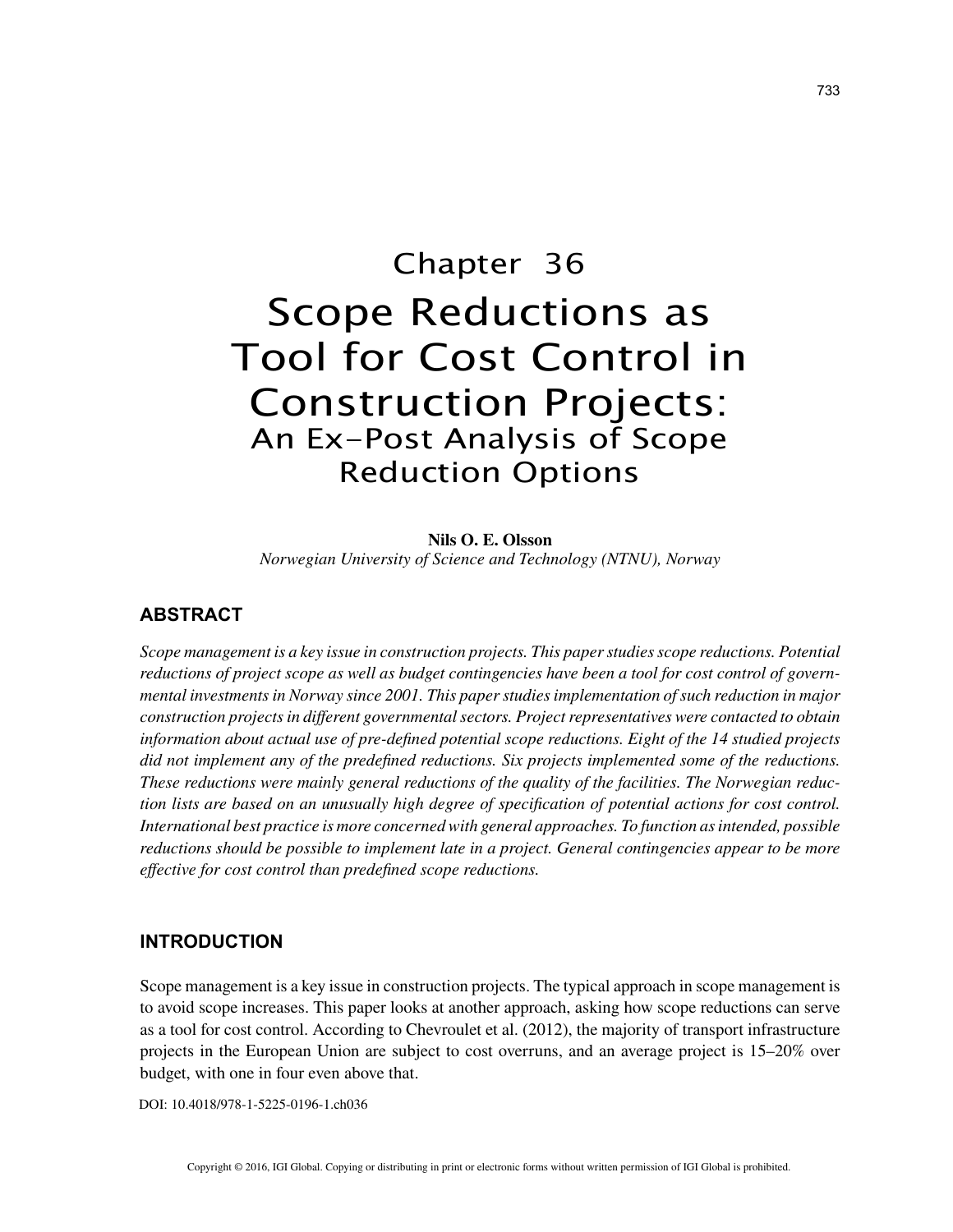#### *Scope Reductions as Tool for Cost Control in Construction Projects*

They also stat that the most important reasons for cost overruns are changes in project specifications, the rise of environmental and safety requirements, technological risks, and changes in material costs, in decreasing order. A large number of studies, including Flyvbjerg et al. (2003), Shane et al. (2009) and Doloi (2011) point to cost escalation of major projects. In a comprehensive study of projects in five continents and twenty nations, Flyvbjerg et. al. (2003) found that 90% of projects had cost overruns of between 50 to 100%. They claim that overruns had been constant for the last 70 years.

Love et al. (2013) studied cost overruns from 276 construction and engineering projects and found a mean cost overrun of 12%. Berg, Kilde and Rolstadås (2003) discuss some lessons from large Norwegian public infrastructure projects. They reported overruns between 10 and 222%, mainly explained by unclear change processes and insufficient risk management. Cheng (2014) found that that clearly defined scope of project in the contract and cost control were major determinants for cost overrun of construction projects. Practitioners and academics in project management strive to avoid and control the overruns.

This paper maps the use of potential scope reductions and contingencies in construction projects. The reduction lists consist of scope reductions that are not desirable, but that can be implemented in large Norwegian governmental investments if there is a risk of cost overrun. Such reductions are a part of a Quality assurance scheme required by Norwegian Ministry of Finance for large government investment initiatives over 750 million NOK (Concept 2015). The bulk of the investments that are subject to the scheme are construction investments in the sectors of public facilities, defense and transport.

The scheme has two formal decision points, Quality assurance 1 (before the decision of the government) and Quality assurance 2 (before the decision of the parliament). As part of the Quality assurance 2, a quality assurer will propose budget contingencies and reductions that can be implemented if the cost is in danger to be exceeded. The scope reductions are summarized in reduction list). The quality assurers are project management consultants. This type of pre-defined possible scope reductions have been applied to large governmental projects since 2000 in Norway. There have been raised questions about how these potential reductions are used during project execution. This paper analyzes the use of such scope reductions for major projects. We want to follow up construction projects that are completed to see to what extent the predefined scope reduction are used.

This paper studies how the reductions have actually been implemented. The reductions lists are an example of value engineering. This study adds to the literature that describes to what extent value engineering proposals are implemented (such as Palmer et al. 1996).

The purpose of the study is to follow up the use of potential reductions for a range of completed construction projects. The research questions in the study are:

- To what extent are predefined scope reduction options implemented in construction products?
- What are characteristics of implemented scope reductions?
- What is the relation between budget contingencies, uncertainty estimates and use of predefined scope reductions?

The paper is structured as follows. Firstly, it gives a short introduction to the Norwegian Quality assurance scheme for governmental investment. Then follows an overview of international experiences with scope reduction lists and similar measures. There is literature that discusses cost control measures that have similarities with the reduction lists, but there are few studies that explicitly address pre-defined potential scope reductions. The research methodology of the study is presented. Finally, we present the results and conclusions.